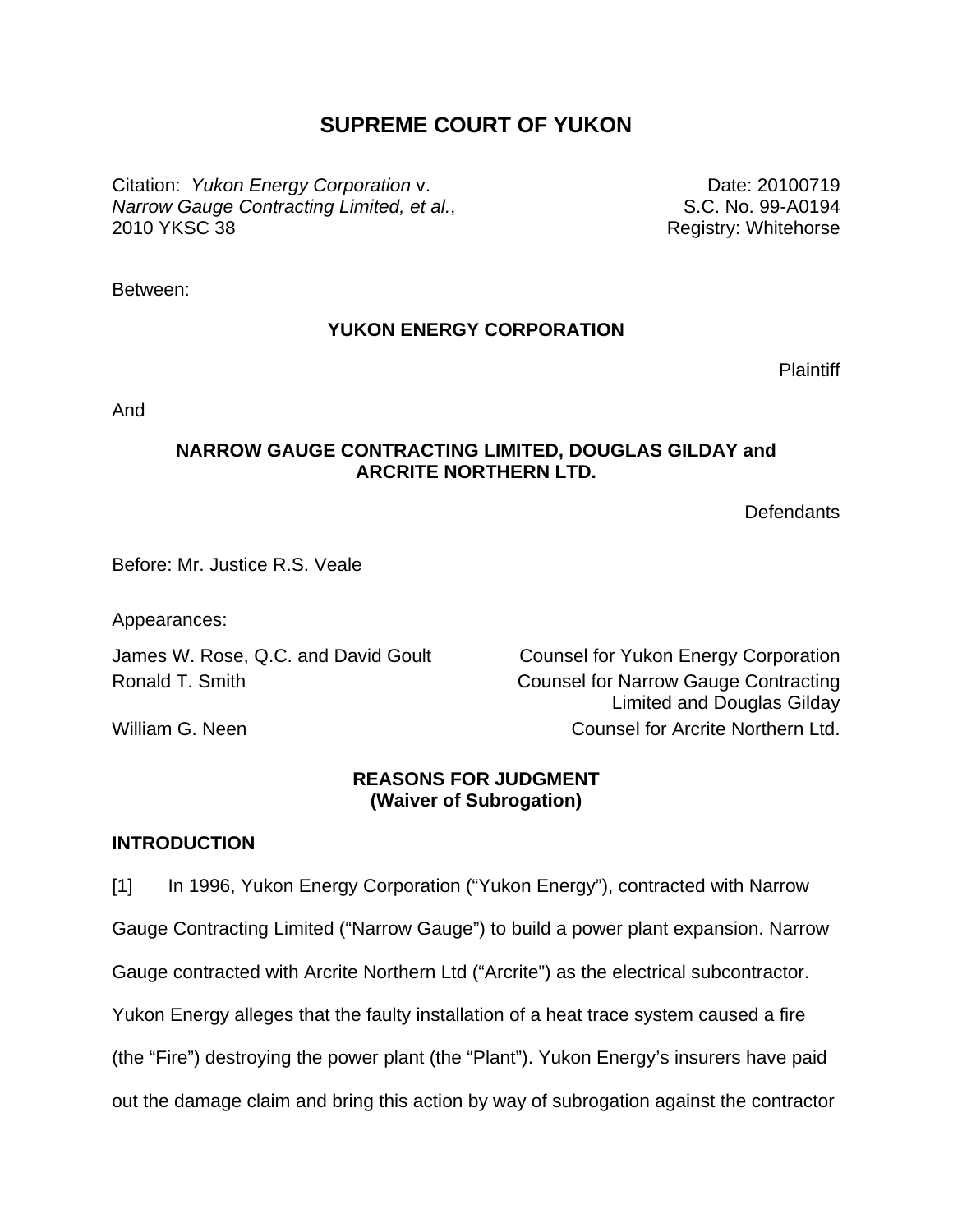and subcontractor and their insurers. Subrogation simply means that the insurer can stand in the place of the insured and claim against others at the insurer's expense and for the insurer's benefit.

[2] Narrow Gauge and Arcrite bring this stated case to determine whether the express waiver of subrogation rights clause in the Yukon Energy Corporation Insurance Policy applies to prevent a claim by way of subrogation against the Defendants.

[3] A six-month trial date is set in 2011.

### **THE FACTS**

- [4] The parties have filed an Agreed Statement of Facts which states the following:
	- 1. The plaintiff, Yukon Energy, was the owner of a P125 power generating plant and the building in which it was contained (the "Plant").
	- 2. The Defendant Narrow Gauge is a General Contractor which contracted with the Plaintiff to undertake an expansion of the Plant in 1996 (the "Expansion"). The Expansion involved the building of an addition to the building as well as some alterations to the mechanical and electrical systems in other parts of the Plant as set out in the Plant Expansion Contract.
	- 3. The Defendant Arcrite is an electrical subcontractor which entered into a subcontract with Narrow Gauge to perform some of the electrical work required by the Plant Expansion Project.
	- 4. As part of its subcontract with Narrow Gauge, in the late summer of 1996 Arcrite installed and energized an electrical heat trace system which was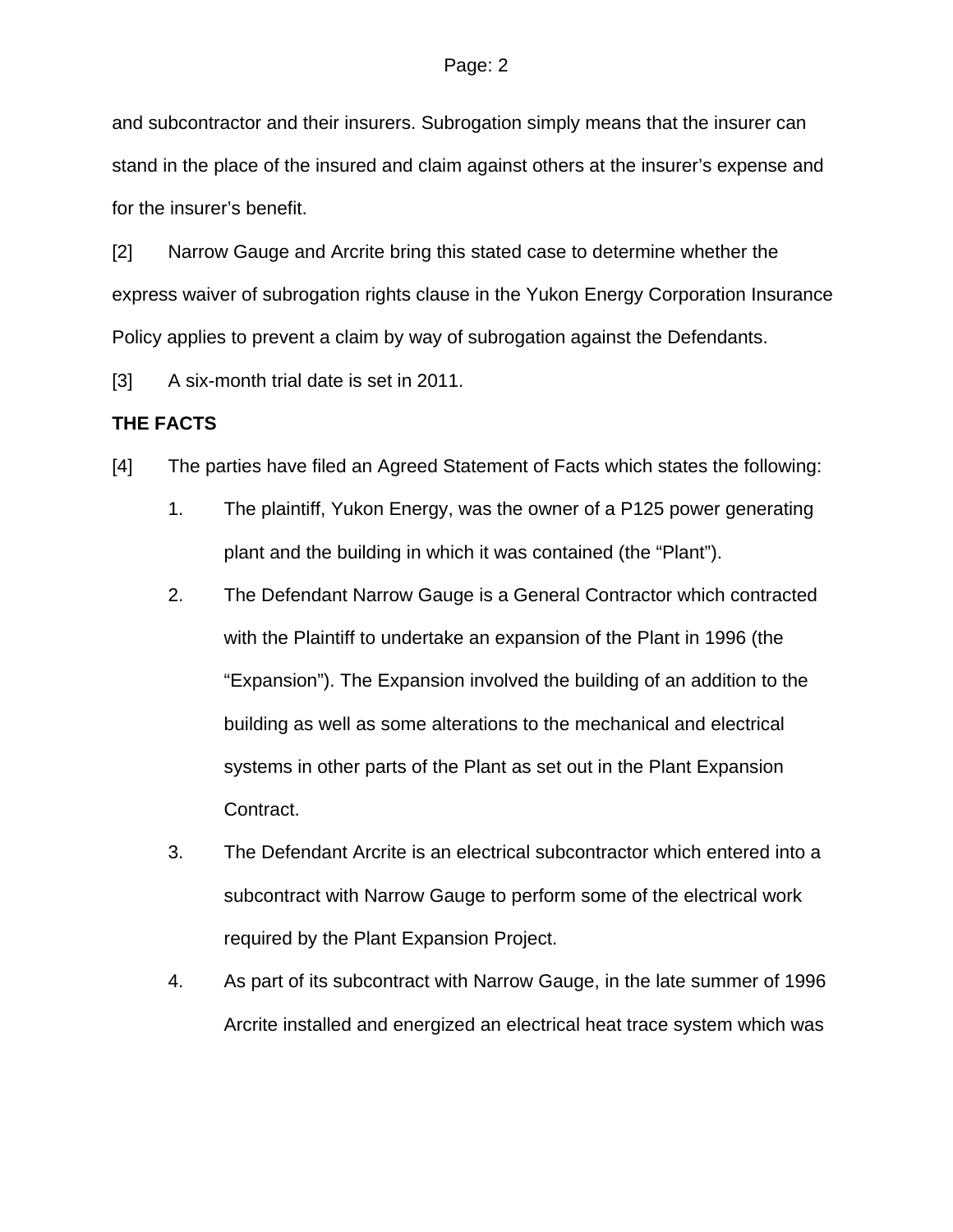to be used to heat a fuel line running from an exterior fuel tank to the inside of the Northwest corner of the Plant.

- 5. The work contemplated by the Plant Expansion Contract commenced in or about the spring of 1996 and was declared substantially complete on or about December 3, 1996.
- 6. Work to correct some deficiencies in respect to the Plant Expansion Contract was completed in the early months of 1997.
- 7. The City of Whitehorse issued an occupancy permit for the Expansion on April 1, 1997. The Plaintiff and its employees moved into the Expansion shortly thereafter.
- 8. On or about July 1, 1996, the Plaintiff obtained an Insurance Policy providing All Risks property coverage as well as Course of Construction coverage. The Insurance Policy was stated to be for a three-year term to July 1, 1999.
- 9. On or about October 30, 1997, a fire ignited in the Northwest corner of the Plant and substantially destroyed the Plant.
- 10. The fire is alleged to have been caused as a result of the faulty installation of the heat trace system which the Plaintiff alleges amounted to a breach of the Plant Expansion Contract and of a duty of care owed by Narrow Gauge, and a breach of a duty of care owed by Arcrite and others.
- 11. At the time of the fire, the "Consultant", as defined in the Plant Expansion Contract, had not certified "Total Performance of the Work", as defined in the Plant Expansion Contract.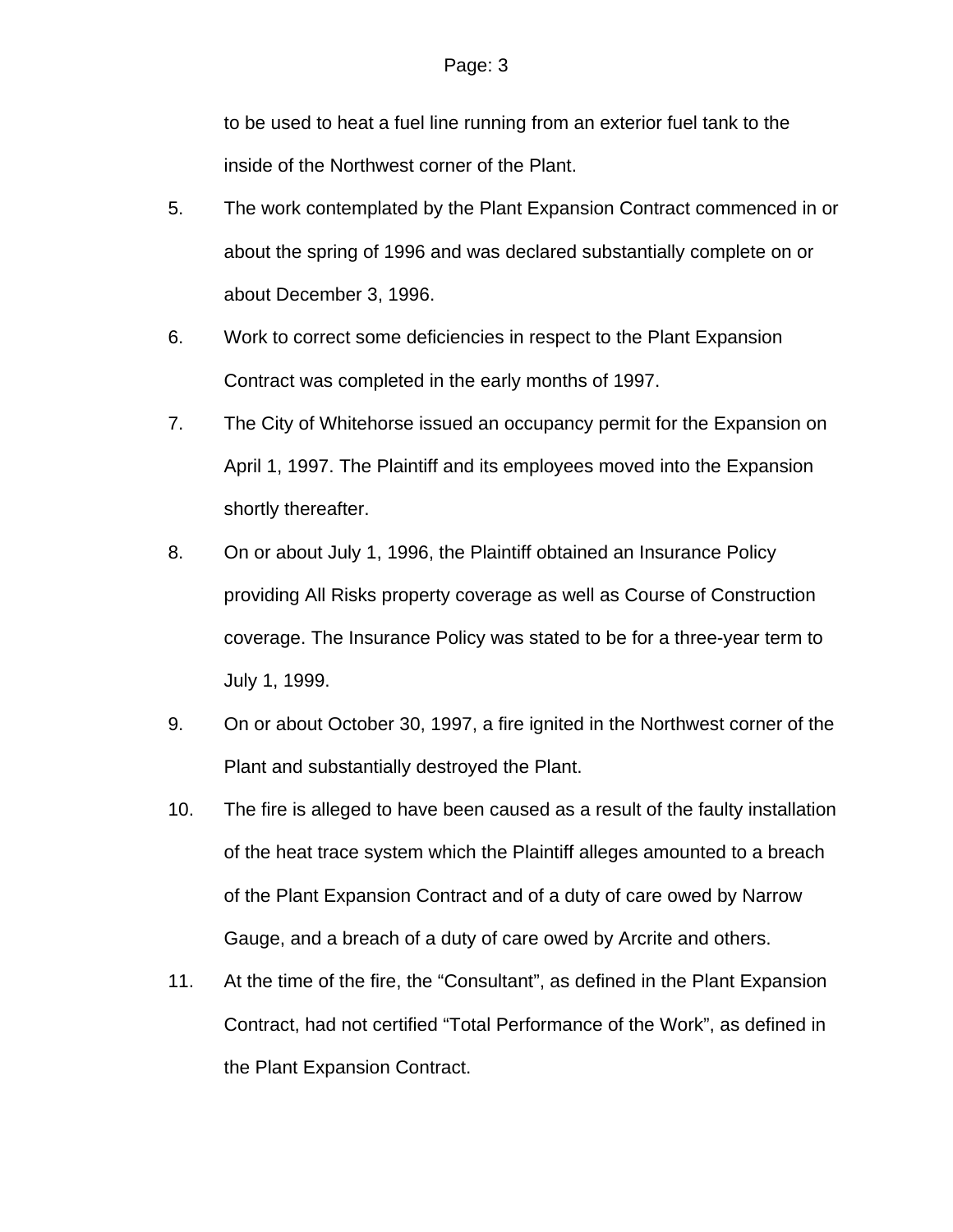- 12. The insurers who issued the Insurance Policy indemnified the Plaintiff for its loss under the Insurance Policy in an amount in excess of \$15 million.
- 13. General Condition 8.1 of the tender Narrow Gauge submitted for the Plant Expansion Contract (which tender forms part of the Plant Expansion Contract) required that Narrow Gauge provide and maintain insurance that was written to insure the work to be performed under the Plant Expansion Contract on an "All Risks" basis granting coverage similar to that provided by the form known and referred to in the insurance industry as "All Risks" Builder's Risk". Narrow Gauge did obtain such insurance, but no claim was made under that policy by Narrow Gauge or any other insured.
- 14. The insurers who issued the Insurance Policy have brought this action as a subrogated action in the name of the Plaintiff.

[5] A letter dated December 3, 1996, from the Consultant, and attached to Paragraph 6 of the Agreed Statement of Facts, indicated that the project was "Substantially Complete" on December 3, 1996 and set out other details about holdbacks.

[6] An e-mail from the Consultant's Solicitor, attached to paragraph 11 of the Agreed Statement of Facts, suggested that the final certificate had not been completed as of the date of the fire as no final inspection had been requested by Yukon Energy. The Plant Expansion Contract provided for a certificate of Substantial Performance (clause 14.3) and a certificate of Total Performance (clause 14.7). The certificate of Total Performance has never been issued.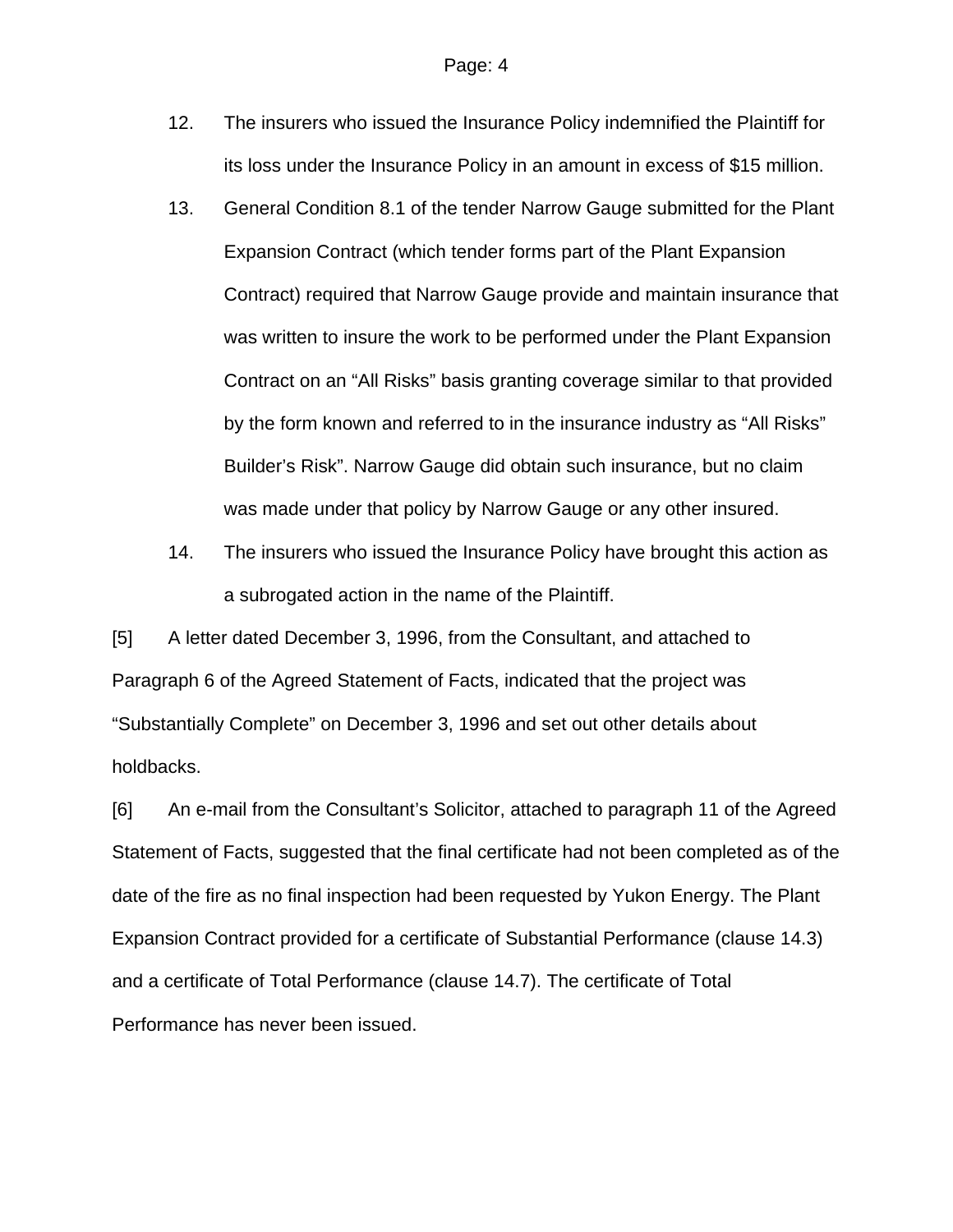## **The Waiver of Subrogation**

[7] As this case must be decided on the actual wording of the Insurance Policy, I will

set out the relevant terms.

#### **DECLARATIONS**

...

4. COVERAGE: Section A (i) ALL PROPERTY (ii) BOILER EXPLOSION AND MACHINERY BREAKDOWN Section B COURSE OF CONSTRUCTION Section C EXTRA EXPENSE

...

## GENERAL CONDITIONS

(Applicable to all Sections of this policy except where specified to the contrary)

...

2. SUBROGATION:

Upon the payment of any claim under this policy the Insurers shall be subrogated to the extent of such payment to all rights and remedies of the Insured against any third party whose fault or negligence caused or contributed to the loss or damage.

It is understood and agreed that the Insurers hereby waive their rights of subrogation as against:

...

(c) any Insured (including their directors, officers, employees, servants or agents) whose fault or negligence caused or contributed to the loss or damage sustained by any other Insured;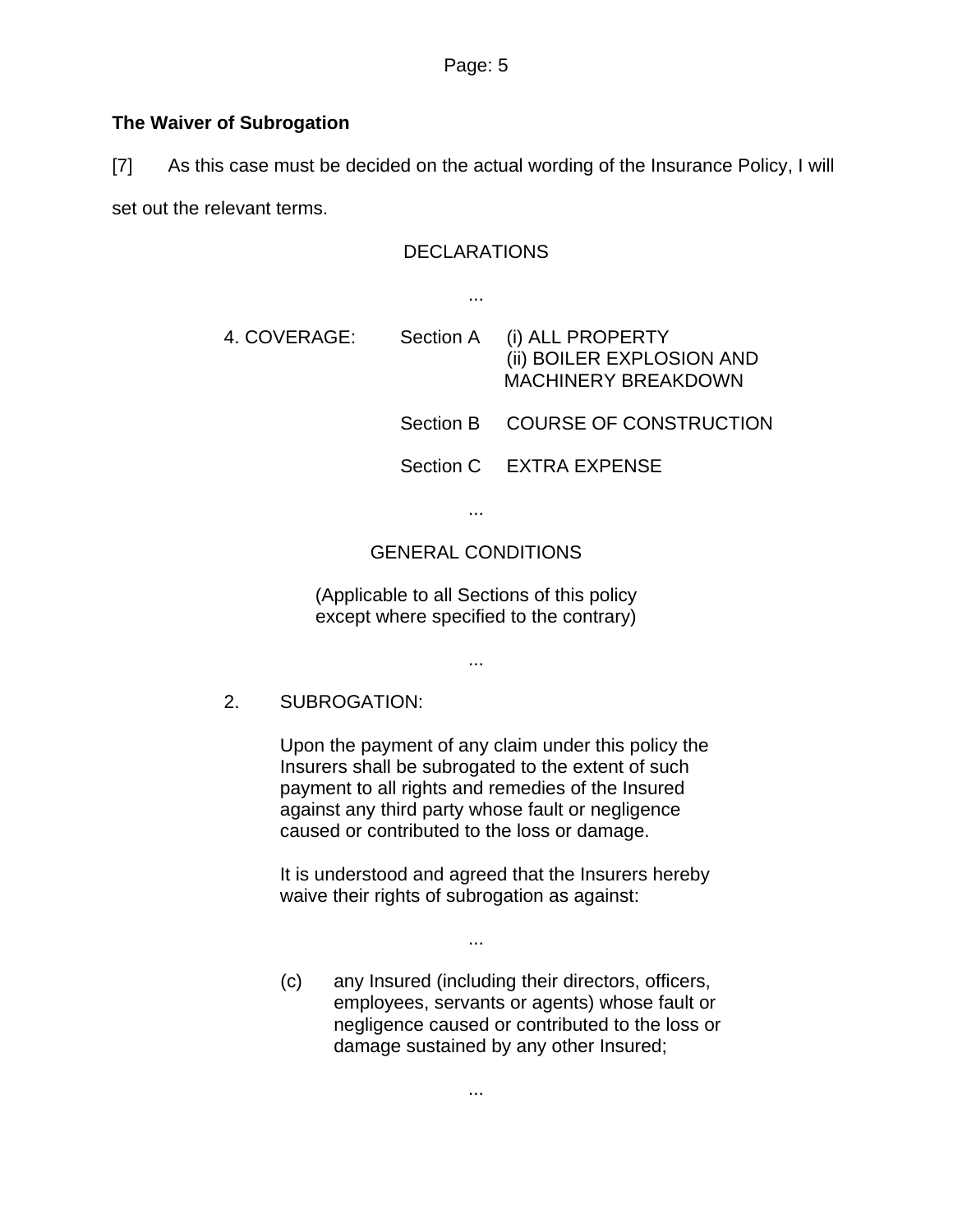(e) any contractors and/or subcontractors (including their directors, officers, employees, servants or agents) whose fault or negligence in the performance of work on behalf of the Insured during Course of Construction operations caused or contributed to the loss or damage, however, this shall not apply to architects and engineers with respect to course of construction operations.

...

### 8. AGENCY:

The Named Insured who obtained this policy and paid the premium therefor [as written] did so on his own behalf and as agent for others insured herein, including those referred to by general description. It is further acknowledged and agreed by the Insurers as evidenced by their acceptance of the premium paid that any person, firm or corporation coming within the description of an unnamed person insured by this policy may ratify such agency at any time for the purpose of entitlement to coverage granted by its terms for good consideration. This insurance shall not be invalidated should the interest of the Named Insured or other Insured be other than sole or unconditional ownership.

> ... SECTION B

# PROPERTY IN COURSE OF CONSTRUCTION OR INSTALLATION

1. INSURING AGREEMENT:

Subject to an initial estimated completed value of no more than the limit as specified in Clause 5 and in the event of loss or damage by a peril insured against in Section A, this policy covers: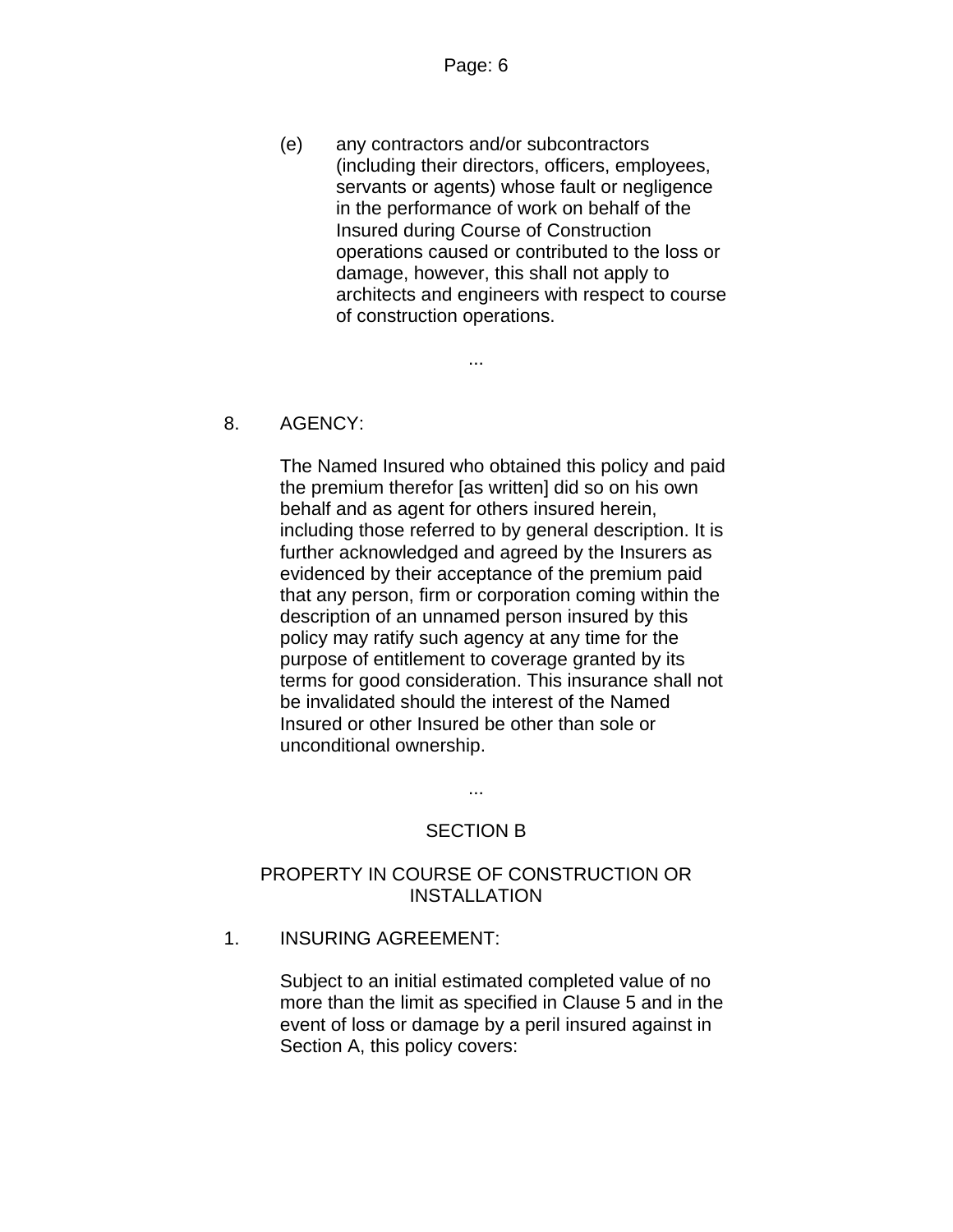#### Page: 7

...

(a) Property in the course of construction, including start up and testing, installation, fabrication, alteration, erection, reconstruction, demolition, repair or undergoing any test or while completed and operational but still at the risk of any named Insured hereunder;

## 8. TERMINATION OF LIABILITY:

All property in course of construction shall be deemed to be included during the period of construction operations and covered until the said property has been finally completed, tested and accepted (and during any further period provided for under the contract entered into by the Insured) irrespective of the policy expiry or cancellation.

### **ISSUES**

[8] The following are the issues:

- 1. Should the waiver of subrogation clause be interpreted to waive subrogation against contractors and subcontractors when the date of fault or negligence occurred during the Course of Construction and the date of loss occurred after construction was substantially completed?
- 2. If the waiver of subrogation clause is interpreted so that both the date of fault and date of loss must be within the course of construction, was the plant expansion in the course of construction at the date of loss on October 30, 1997?

### **Interpretation of Insurance Policies**

[9] The parties are in agreement about the general principles of interpretation of insurance policies: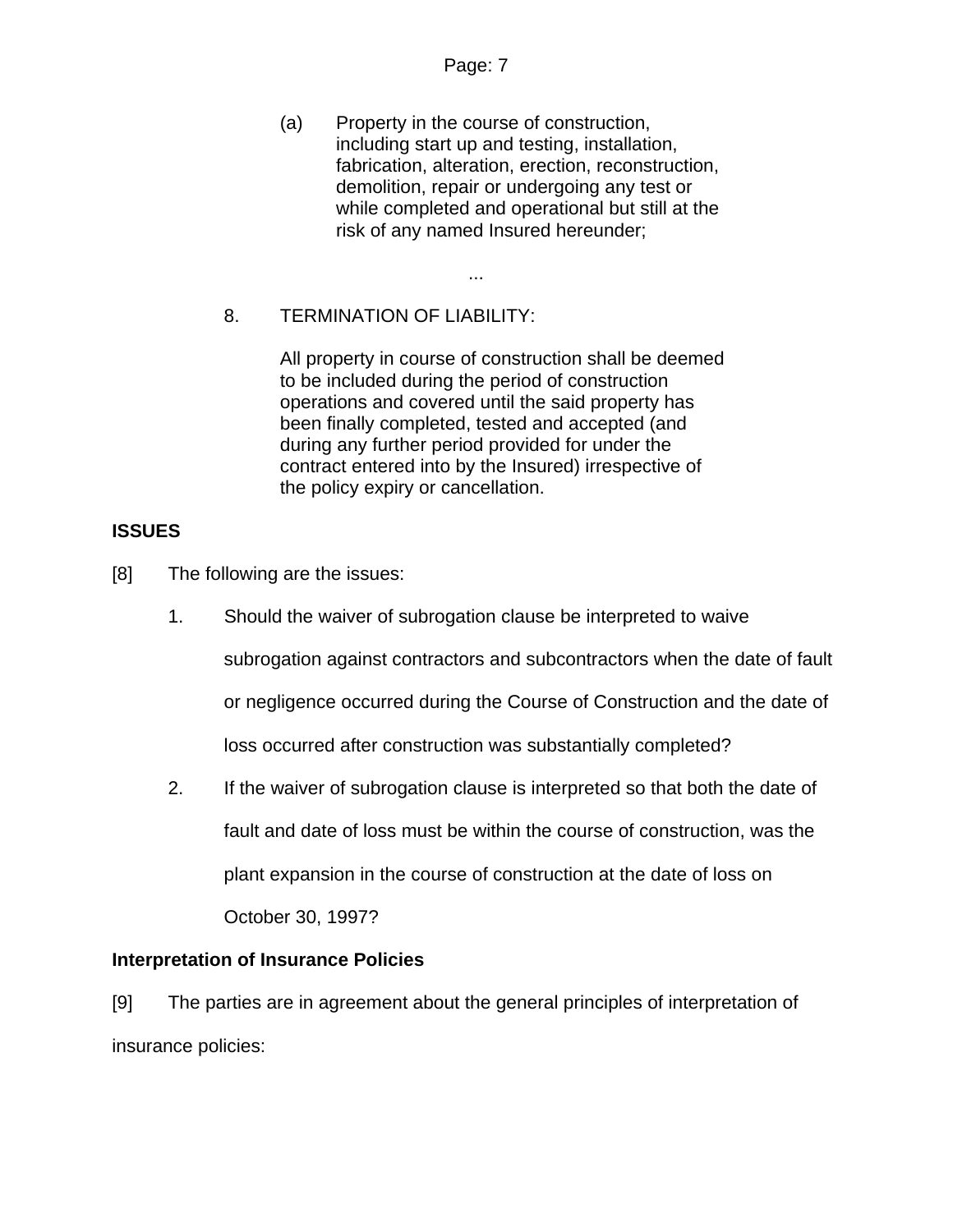1. Insurance policies are to be interpreted using the normal principles of contractual interpretation: *Consolidated Bathurst Export Ltd. v. Mutual Boiler & Machinery Insurance Co.,* [1980] 1 S.C.R. 888, at para 26. The court confirmed that a proper interpretation requires that:

a. the whole of the contract must be considered to determine the true intent of the parties at the time of entry into the contract;

b. a literal meaning should not be applied where to do so would bring about an unrealistic result or a result which would not be contemplated in the commercial atmosphere in which the insurance was contracted;

c. where the words may bear two constructions, the more reasonable one which produces a fair result, or a sensible commercial result should be preferred.

- 2. Where a contract is unambiguous, a court should give effect to its clear language, reading the contract as a whole: *Non-Marine Underwriters, Lloyd's of London v. Scalera*, 2000 SCC 24 at para. 71.
- 3. The court should construe ambiguities found in the insurance contract in favour of the insured (the *contra proferentem* rule) *Scalera*, cited above, at para. 70.
- 4. A corollary of the *contra proferentem* rule is that coverage provisions should be construed broadly and exclusion provisions narrowly: *Scalera*, para. 70.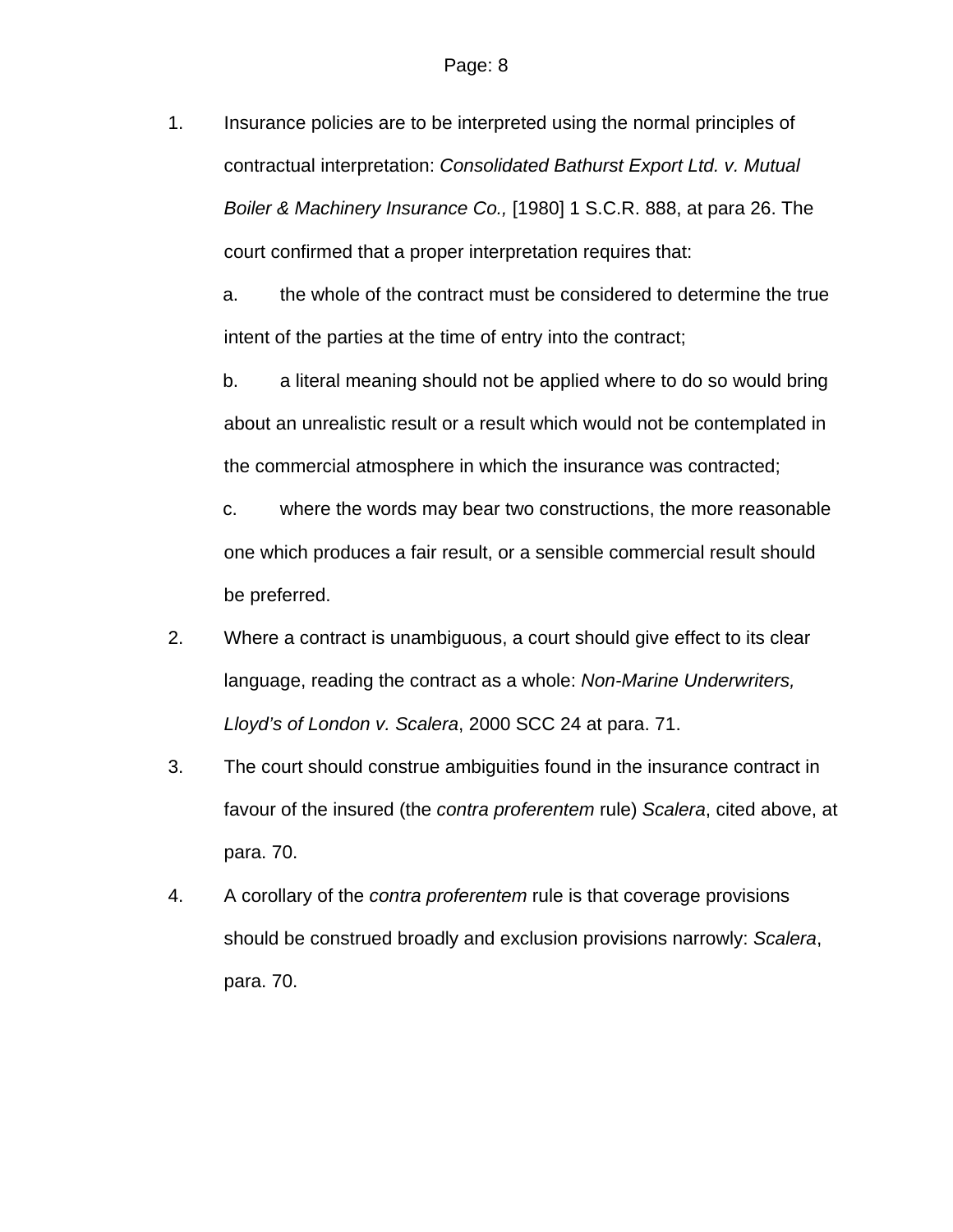## **Position of the Insurer**

[10] Counsel for Yukon Energy states that the Defendants are not named as Insured and must rely on the General Condition 2(e) to argue that subrogation against them has been waived.

[11] General Condition 2(e) specifically refers to work during Course of Construction operations, which counsel says links it to Section B coverage.

[12] Counsel for Yukon Energy submits that the principle established in

*Commonwealth Construction Co. v. Imperial Oil Ltd.*, [1978] 1 S.C.R. 317, applies to

recognize that all tradesmen have an insurable interest during the completion of

construction to avoid the necessity of fighting between themselves should an accident

occur involving the responsibility of one of them (para. 16). However, counsel submits

this loss did not occur during the course of construction.

[13] Counsel for Yukon Energy relies on *Daishowa-Marubeni International Ltd. v.* 

*Toshiba International Corp.,* 2003 ABCA 257, at para. 59:

The special relationship which contractors, subcontractors and other non-owners have with the property under construction ceases, however, upon completion of the project. This was made clear in Commonwealth where it was held that the insurable interest was based on the joint efforts of the parties in achieving the common goal of completion of construction.

[14] As to the timing of the negligent act and the argument that General Condition 2(e) merely requires that the negligent act occur during the course of construction, counsel submits that the phrase "during course of construction operations" applies not only to the negligent act but also temporally to the "loss or damage". Thus, counsel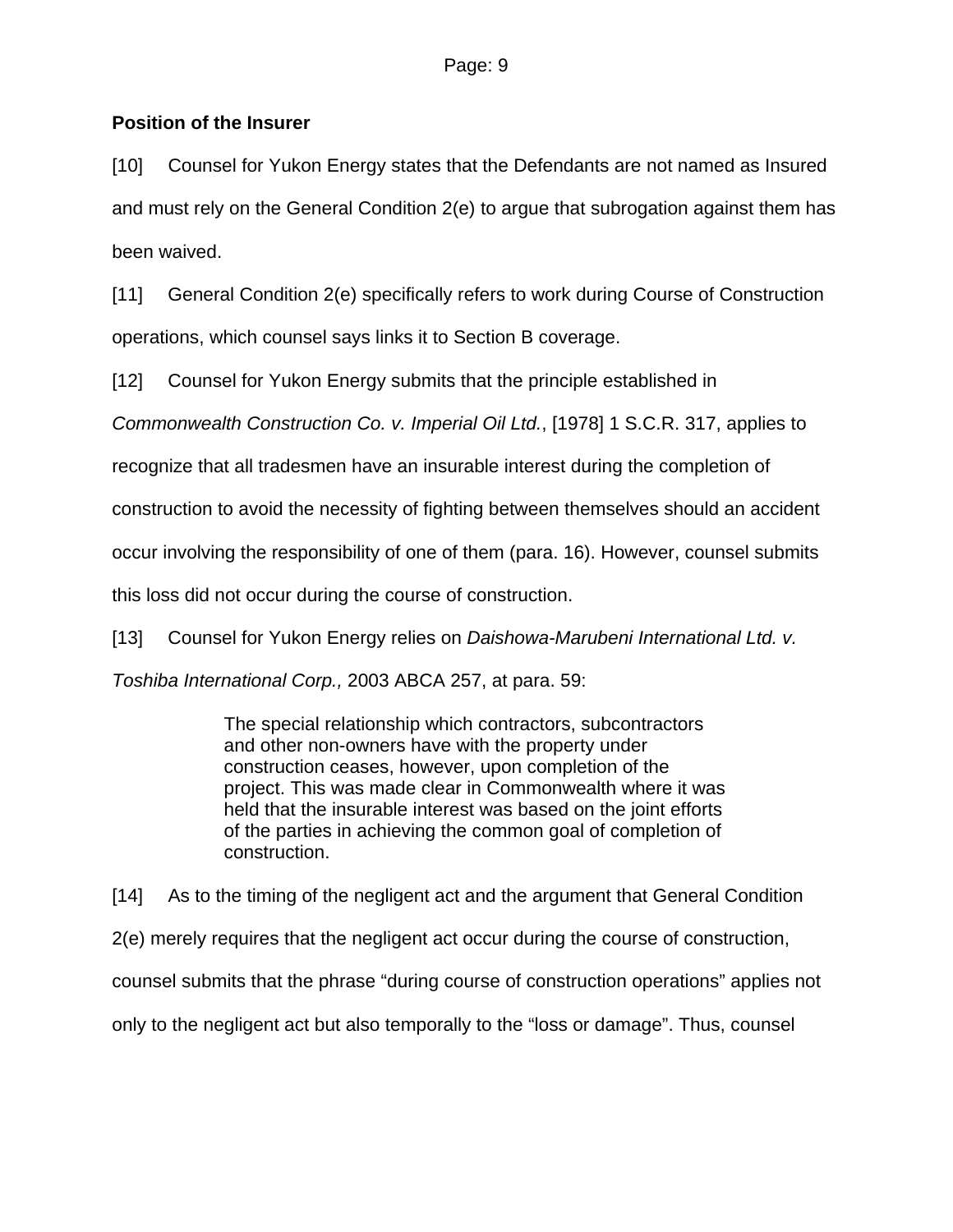submits that the waiver of subrogation applies only for losses during construction and not after. This was the result in *Toshiba*.

### **The Position of the Contractors**

[15] Counsel for the contractors submit that the wording of the waiver of subrogation in General Condition 2(e) is clear and unambiguous that the Insurer has waived its right of subrogation for fault or negligence of a contractor or subcontractor during the course of construction regardless of when the loss or damage actually occurs.

[16] Counsel submit that this literal interpretation is consistent with the Course of Construction coverage in Section B which extends coverage to property "while completed and operational but still at the risk of the named Insured hereunder."

[17] Counsel for the contractors submit that to the extent there is any ambiguity, it should be construed against the Insurer.

[18] Alternatively, counsel for the contractors submit that the Course of Construction coverage was in effect at the time of the fire thereby prohibiting the insurers' subrogation claim. In this submission, the contractors accept the principle relied on by the insurer in *Commonwealth Construction*, cited above, but submit that the wording of the Course of Construction coverage extends to the date of the fire.

### **ANALYSIS**

**Issue 1:** Should the waiver of subrogation clause be interpreted to waive subrogation against contractors and subcontractors when the date of fault or negligence occurred during the Course of Construction and the date of loss occurred after construction was substantially completed?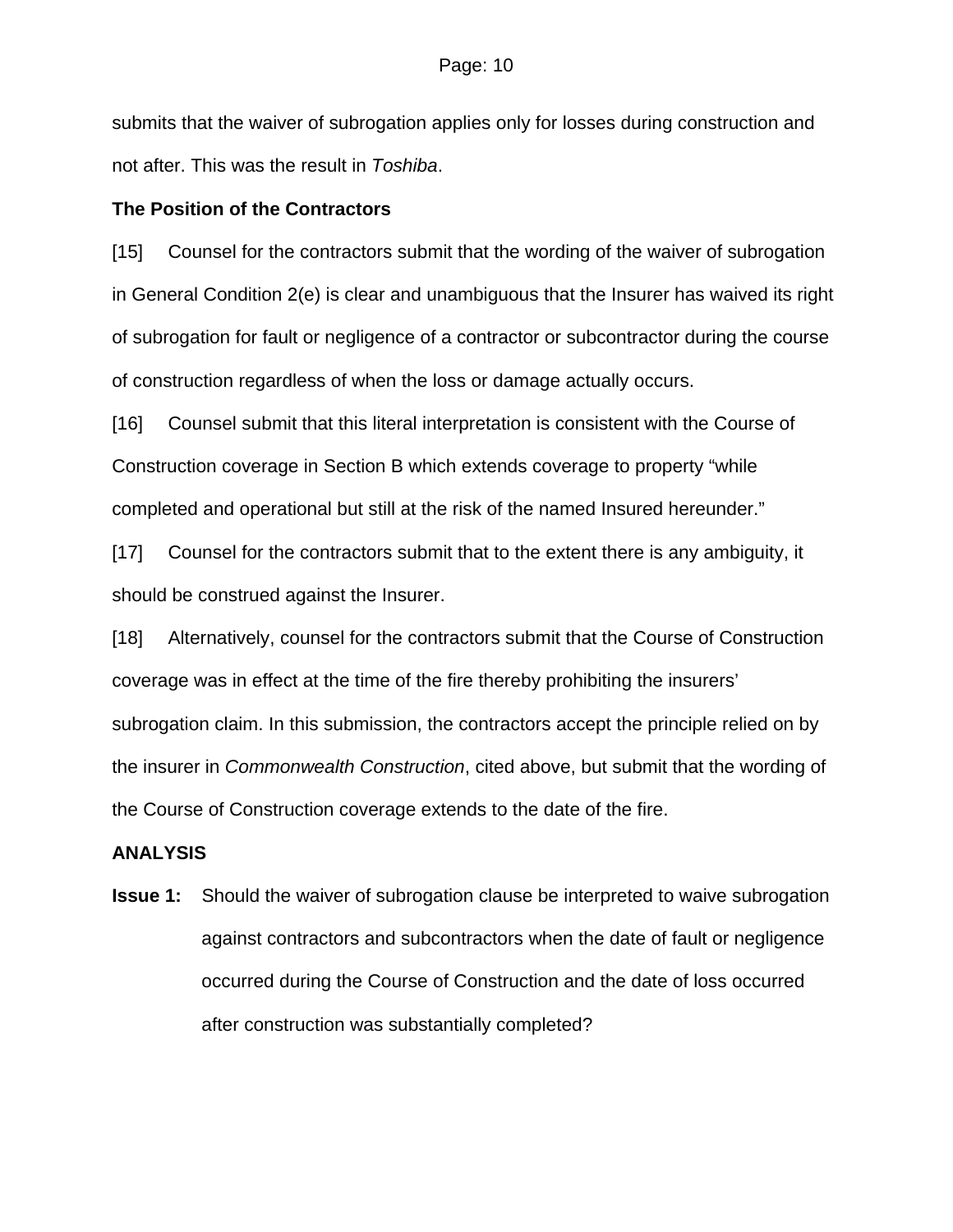[19] It is my view that the waiver of subrogation contained in General Condition 2(e) should be interpreted to apply to fault or negligence of contractors and subcontractors during course of construction operations whether the loss or damage occurred during or after the course of construction.

[20] General Condition 2(e) states that the insurer waives subrogation:

- a) against any contractor or subcontractor;
- b) whose fault or negligence in the performance of work during the course of construction operations;
- c) caused or contributed to the loss or damage.

[21] The insurer contends that the words "loss or damage" are "temporally" connected to the words "Course of Construction operations". I do not agree. The words "fault or negligence" are modified by the words "during the Course of Construction operations" but there is no such wording following "loss or damage." Furthermore, if the Insurer intended to limit the loss or damage covered by the waiver of subrogation clause, express wording to that effect is required. In any case, even if I concluded that the wording was ambiguous, which I do not, it would be interpreted in favour of the contractors and subcontractors (the *contra proferentum* rule) and against the insurer.

[22] The General Conditions in the Insurance Policy were expressed to apply to all Sections of the policy "except where specified to the contrary." Thus, General Condition 2(e) cannot be linked to the course of construction coverage unless expressly stated.

[23] The insurer submits that the words "Course of Construction" refers to Section B Course of Construction Coverage. That may be the case but it does not follow that the loss or damage must therefore occur in the course of construction.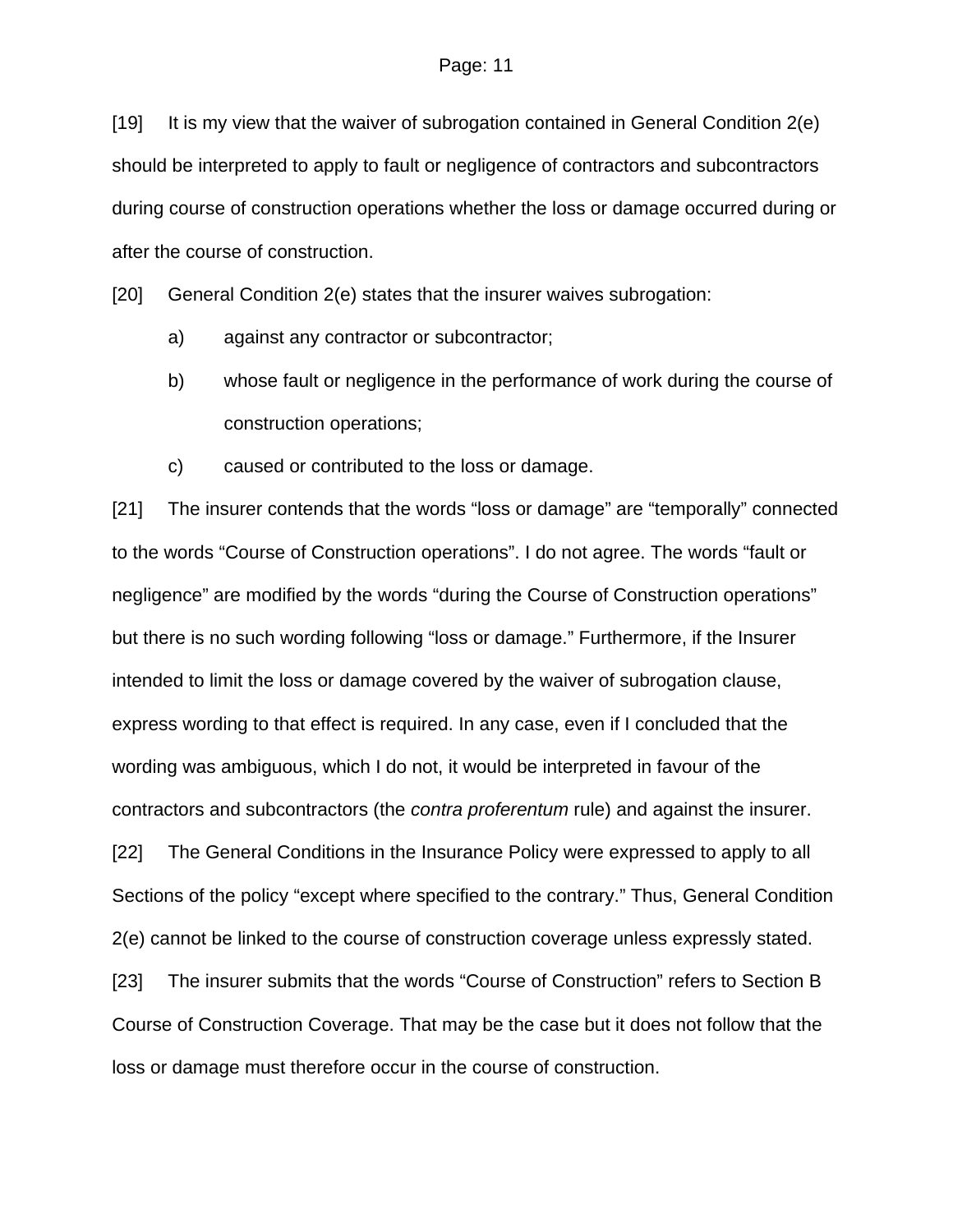[24] The insurer relies upon the case of *Commonwealth Construction*, cited above. In that case, Commonwealth was subcontracted to install process piping in a fertilizer plant constructed for Imperial Oil Ltd. During the course of the installation a fire occurred that, for the purpose of the case, was the responsibility of Commonwealth. The Supreme Court of Canada concluded that the "Trustee Clause", included the owner was insured "as trustee for the benefit of any and all Contractors ... relating to the construction of the project ..." was sufficient to give all the trades involved in the construction of the plant an insurable interest.

[25] The Court also expressed the underlying policy reason as follows:

... On any construction site, and especially when the building being erected is a complex chemical plant, there is ever present the possibility of damage by one tradesman to the property of another and to the construction as a whole. Should this possibility become reality, the question of negligence in the absence of complete property coverage would have to be debated in court. By a recognizing in all tradesmen an insurable interest based on that very real possibility, which itself has its source in the contractual arrangements opening the doors of the job site to the tradesmen, the courts would apply to the construction field the principle expressed so long ago in the area of bailment. Thus all the parties whose joint efforts have one common goal, e.g., the completion of the construction, would be spared the necessity of fighting between themselves should an accident occur involving the possible responsibility of one of them.

[26] It is significant in my view that the court considered it a general common law principle that subrogation is not permitted against contractors and subcontractors. However, as stated in *Somersall v. Friedman*, 2002 SCC 59, at para. 56, equitable insurance principles of subrogation may be altered by the terms of the contract between the parties.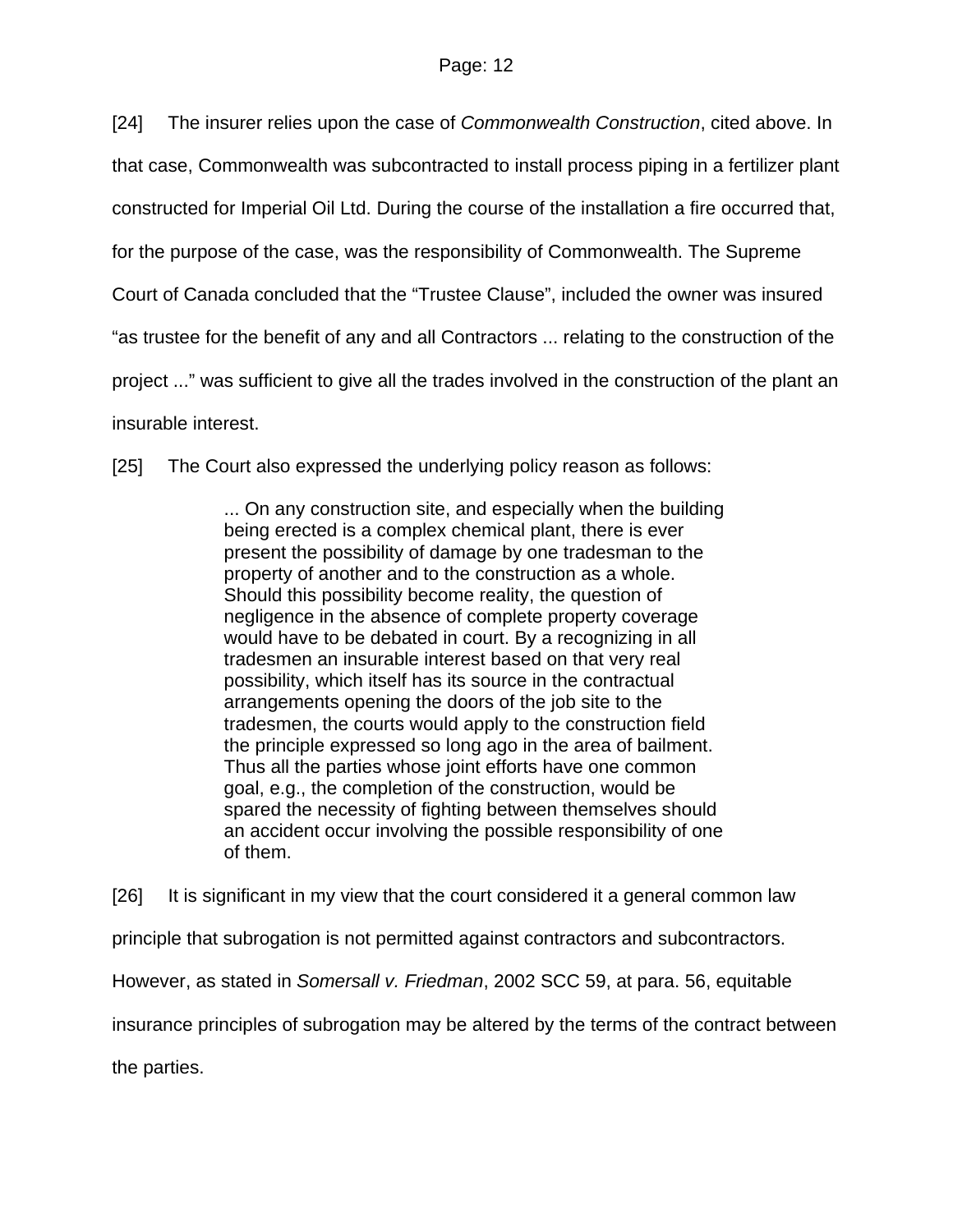[27] The issue of the timing of Imperial Oil's loss was not specifically discussed in *Commonwealth Construction* because the "Trustee Clause" extended the benefit of the Insurance Policy to "all Contractors who heretofore or hereafter enter into a contract with the Owner, or other insured contractor relating to the construction of the project described in Clause 1 of the wording." Clause 1 covered "all materials, machinery, equipment including labour charges ... to be used or incidental to the fabrication, installation, completion, upkeep, expansion, modification, and all other changes or extensions" pertaining to the fertilizer plant. In other words, the loss in *Commonwealth* was clearly included in the actual wording of the Insurance Policy under the word "installation". In my view, the trigger for coverage was loss or damage incidental to installation. This must be contrasted with the wording in Yukon Energy Insurance Policy which focusses upon "fault or negligence in the performance of work on behalf of the Insured during Course of Construction operations". As I stated earlier, the wording of the Insurance Policy in the case at bar does not require the loss or damage to occur during the course of construction.

[28] The insurer of Yukon Energy also relies on the case of *Toshiba International Corp.*, cited above. Again, this case is distinguishable on its facts and in the wording of the applicable insurance policy. In *Toshiba*, Toshiba designed and delivered a turbine generator to the pulp mill which commenced operation in 1990. In October 1994, Toshiba conducted maintenance and overhaul which was completed on or about October 31, 1994. The generator operated for a further year without incident, but on November 5, 1995, it failed, causing irreparable damage to the generator and economic loss to the pulp mill (paras.  $7 - 12$ ).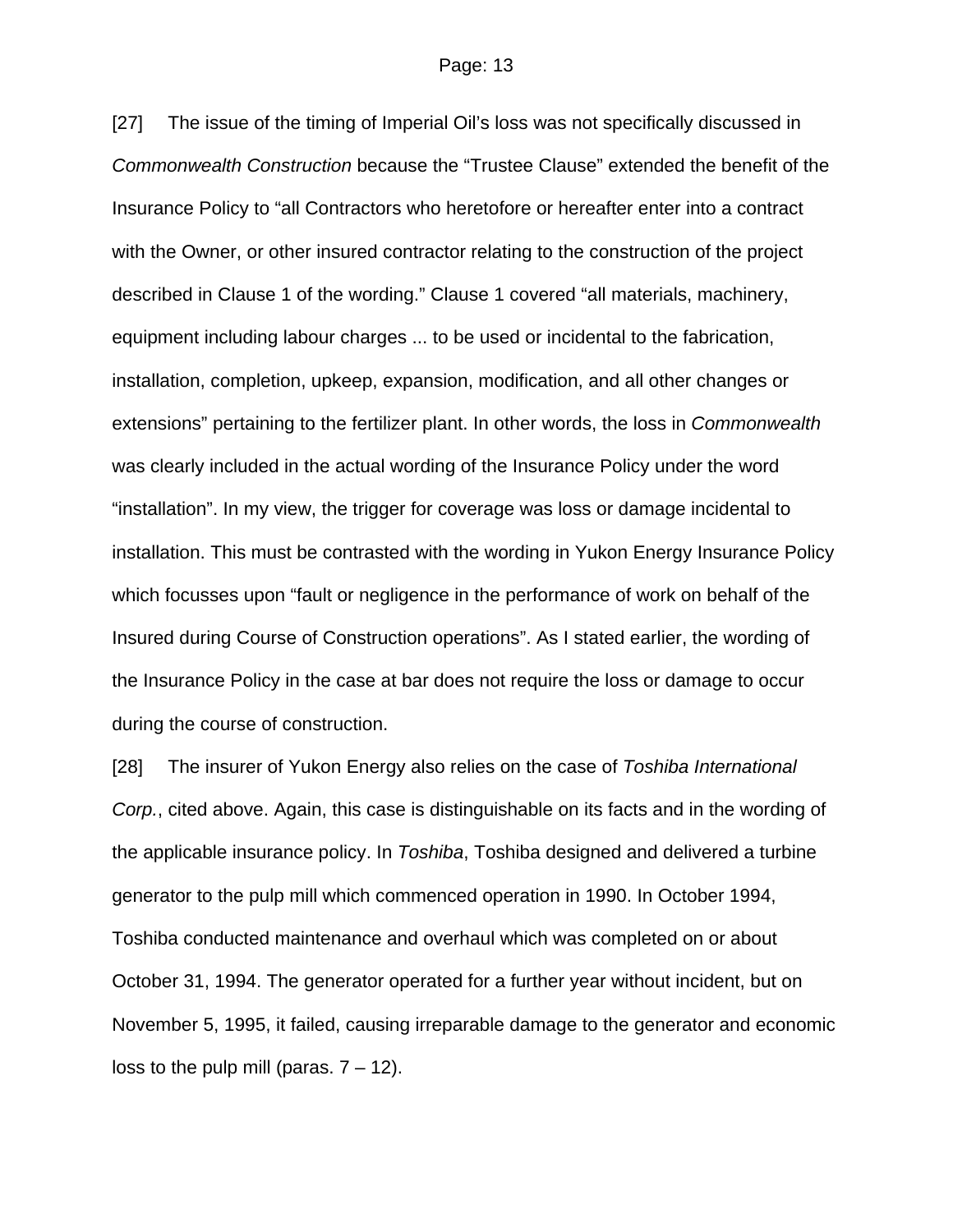[29] The Alberta Court of Appeal concluded that the failure in 1995 did not occur while

the pulp mill was "undergoing alterations, renovations, construction, reconstruction,

installation or maintenance", as per the insurance policy in place.

[30] In *Toshiba*, the Court confirmed at paras. 48 and 49 as follows:

[48] In the case at bar, the respondents were entitled to status as insureds under the Policy when the pulp mill was under construction and during the maintenance shutdown in October 1994. Coverage did not, however, extend beyond completion of the project or completion of the October 1994 maintenance and overhaul.

[49] The wording of the Schedule specifically limited the respondents' insurable interest in the insured property to times when it was "undergoing alterations, renovations, construction, reconstruction, installation, or maintenance". The loss payable provision adopts the same wording. The intention to limit the status of the respondents as insureds to periods when certain operations were in progress is clear.

[31] Thus, in *Toshiba*, the loss payable provision adopted the same wording as the clause setting out the insurable interest. In the Yukon Energy Insurance Policy by contrast, there is no alignment of the timing of the fault or negligence with the loss or damage. The *Toshiba* case is also distinguishable to the extent it did not involve the interpretation of a waiver of subrogation at all.

[32] I conclude that the Yukon Energy's insurer cannot rely upon the cases of

*Commonwealth Construction* and *Toshiba* because the policy wording is not the same

as in the case at bar. It is the precise wording of the waiver of subrogation clause that

must be interpreted rather than applying the common law principle of waiver of

subrogation in general terms.

[33] There is also a valid policy reason for concluding that the Insurer waived its right to subrogation based on negligence that occurred during the course of construction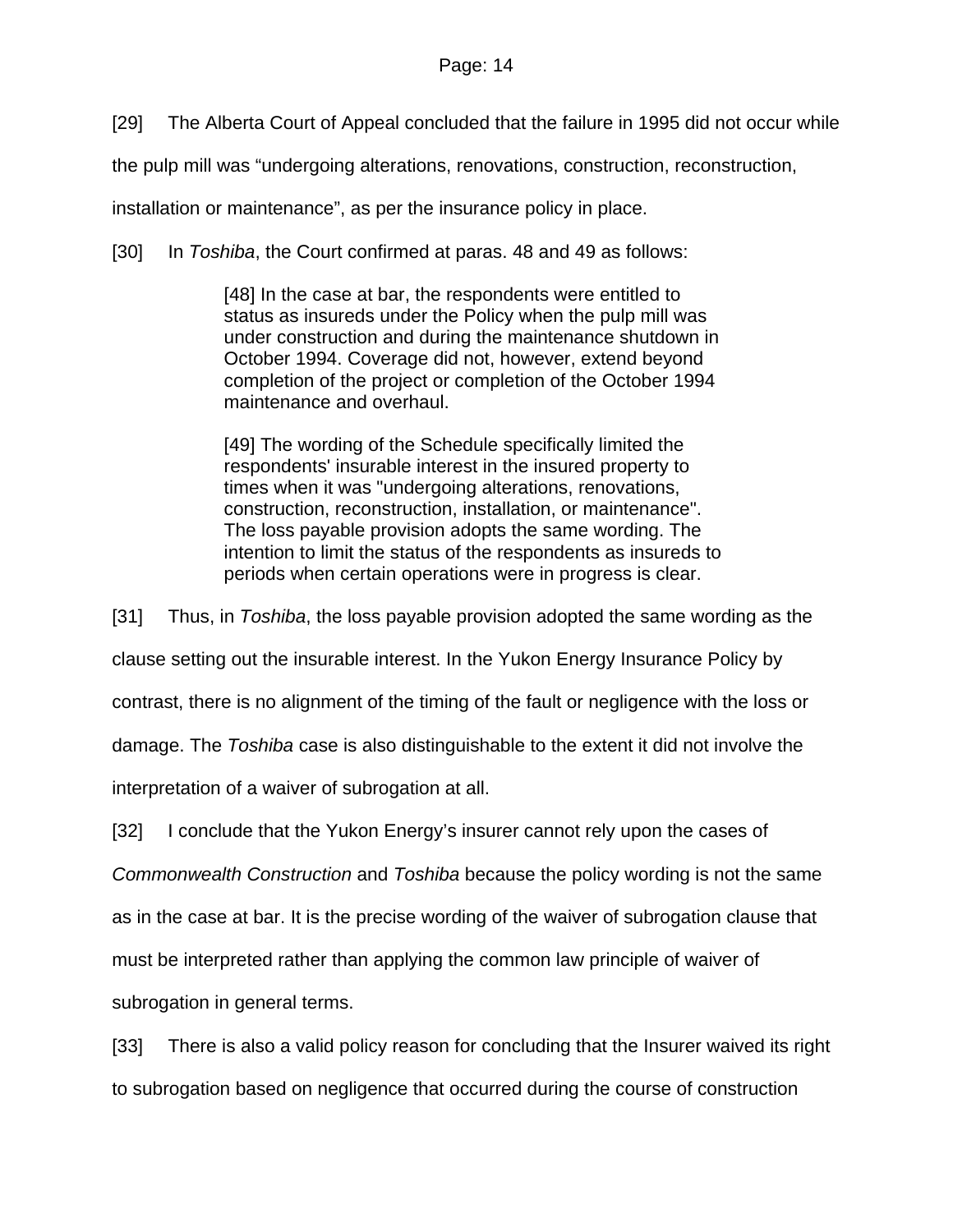even where the damage did not occur at the same time. Loss or damage in complex construction projects does not necessarily occur at the same time as the negligent act. It makes little sense, for the purpose of a waiver of subrogation, to provide coverage for immediate damage but not latent or delayed damage or loss such as may occur with the deterioration of a heat tape. The result would be that damage occurring on the last day of the course of construction would be protected from subrogation but damage or loss one day after would result in litigation. This interpretation would encourage long and costly litigation rather than reduce the frequency of litigation in complex construction projects.

[34] There is one further argument that arises in the Agreed Statement of Facts. It could be argued that the existence of General Condition 8.1 in the Instruction for Tenderers, which required the Contractor (Narrow Gauge in this case) to take out comprehensive General Liability Insurance and comprehensive "All Risks" Builder's Risk supports the interpretation of the Insurer that it was the intention of the parties that the Contractor would take out its own property insurance and therefore could not rely upon the waiver of subrogation.

[35] This submission has been answered in *Sylvan Industries Ltd. v. Fairview Sheet Metal Works Ltd.*, [1994] 5 W.W.R. 449 (B.C.C.A.). The facts there were that the owner had a policy covering unnamed insureds. A fire allegedly caused by a subcontractor was paid out under the owner's policy and the insurer brought a subrogated claim against the contractor and subcontractor. Both the owner and the contractor were required by contract to provide insurance, albeit coordinated between themselves. The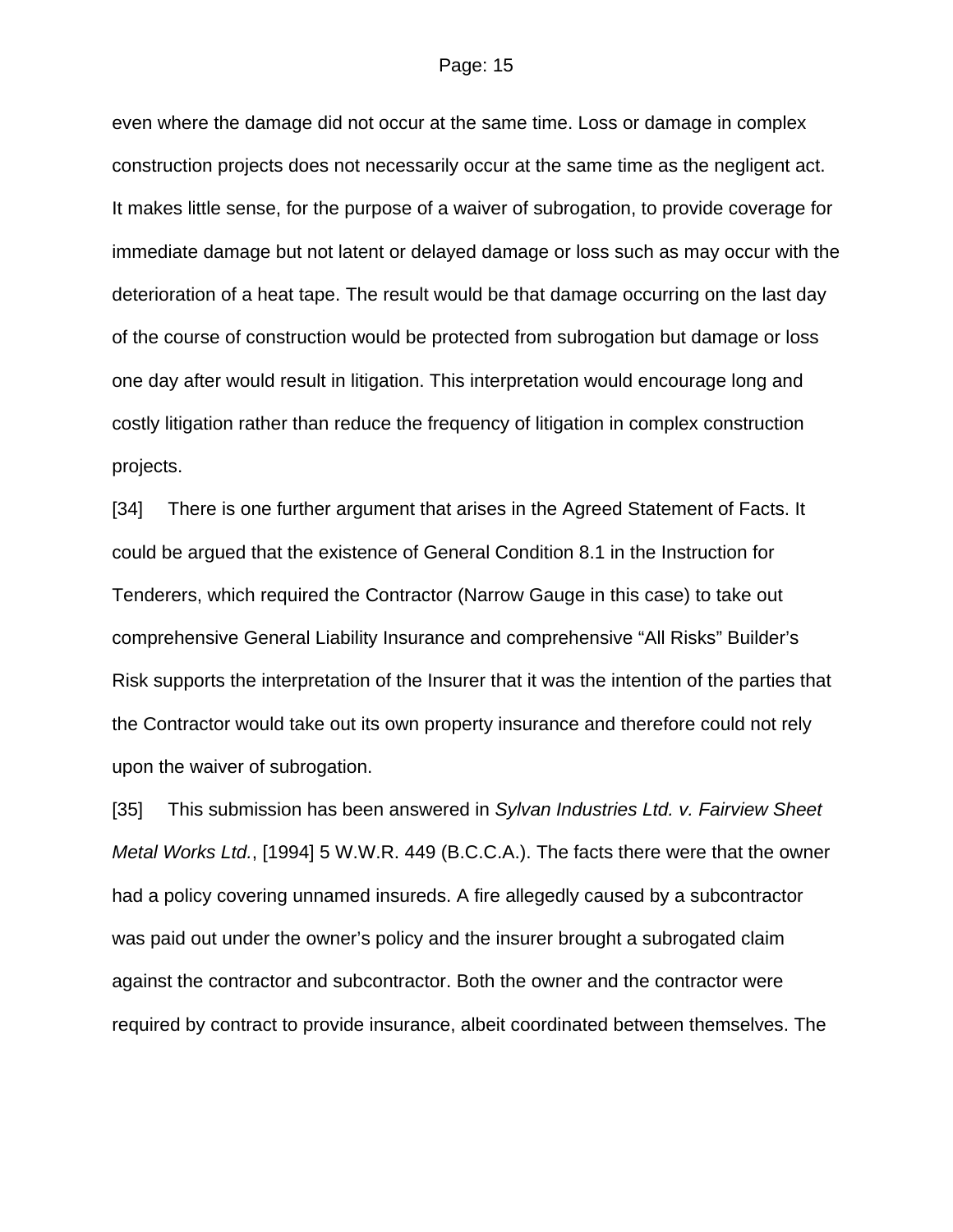insurer for Sylvan argued that to be covered as an unnamed insured, the party must prove an intention to insure itself.

[36] The British Columbia Court of Appeal concluded that the policy used language that conferred unnamed insured status on contractors and subcontractors by necessary implication (paras. 16 and 17).

[37] In my view, the requirement for Narrow Gauge to provide insurance coverage does not negate the precise wording of the Yukon Energy Insurance Policy. The same conclusion was reached in *Janeland Developments Inc v. Michelin Masonry Inc.*, [1996] O.J. No. 513 (Gen. Div.), at para. 15.

[38] In summary, I find that the proper interpretation of the waiver of subrogation clause in the Yukon Energy Insurance Policy is that it is triggered by the date of the fault or negligence and not the date of loss. Therefore the Insurer of Yukon Energy cannot claim in subrogation against the contractors and subcontractors on this power plant expansion contract.

**Issue 2:** If the waiver of subrogation clause is interpreted so that both the date of fault and date of loss must be within the course of construction, was the plant expansion in the course of construction at the date of loss on October 30, 1997?

[39] Alternatively, counsel for the Defendants submit that if the interpretation is that the loss or damage must occur in the course of construction, the wording of the Insurance Policy itself extends the course of construction coverage to include the warranty period.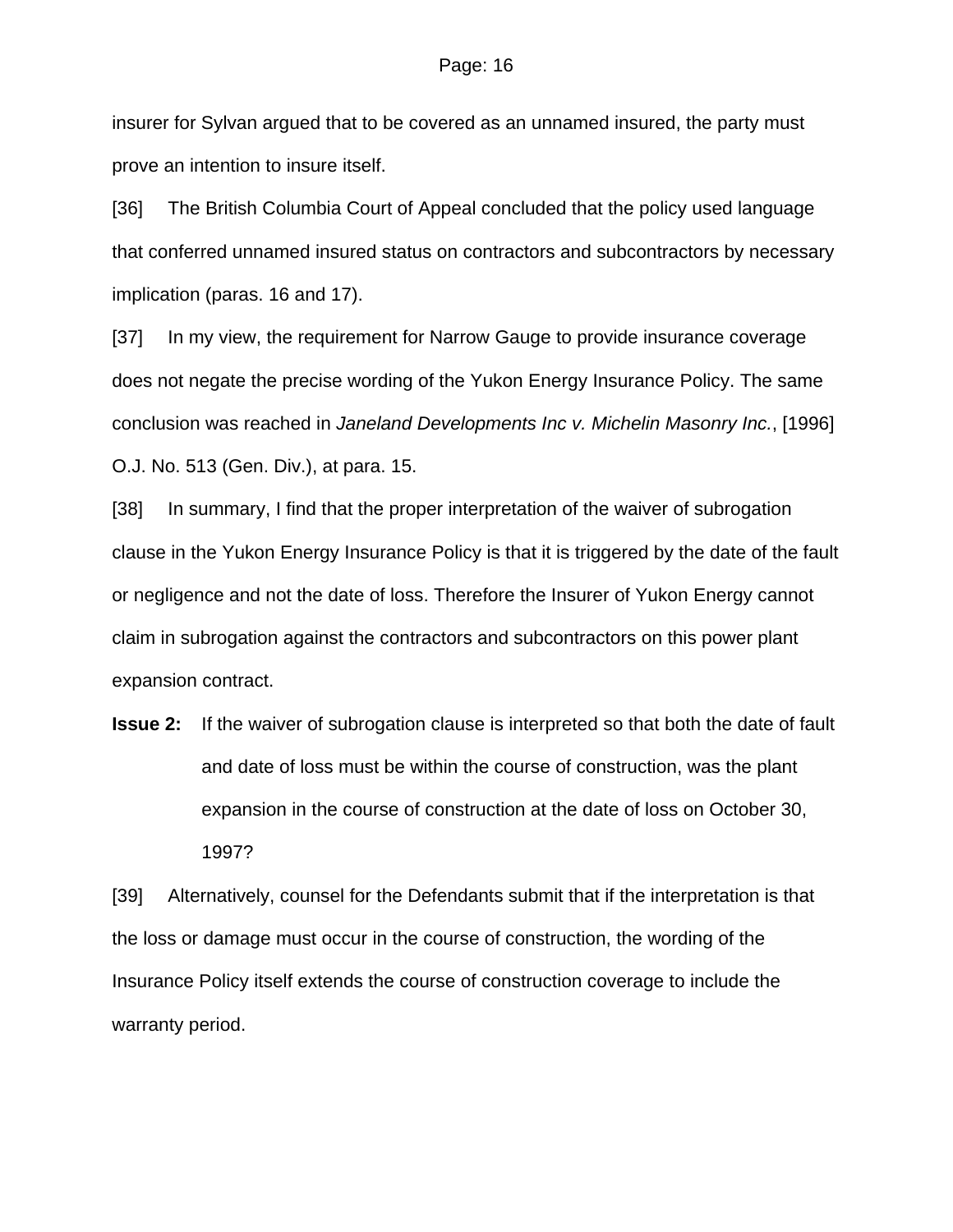[40] This submission is based upon the wording of Section B Property in Course of

Construction or Installation where Section 1 states that the policy covers:

Property in the course of construction, including start up and testing, installation, fabrication, alteration, erection, reconstruction, demolition, repair or undergoing any test or while completed and operational but still at the risk of any named Insured hereunder;

[41] The words "Property ... while completed and operational but still at the risk of any named Insured hereunder" can only refer to Yukon Energy as it is the only named Insured in the Insurance Policy.

[42] This alternative submission also relies on the Section 8 Termination of Liability

clause under Section B ("Property in Course of Construction or Installation") which

extends the construction operations to include "any further period provided for under the

contract entered into by the Insured."

[43] The Instruction to Tenderers has relevant provisions to a warranty period:

- 6. WARRANTY HOLDBACK
	- (a) Upon substantial completion of the contract all funds due to the Contractor will be released except five percent of the final contract amount which will be held for the one year from substantial completion of the contract. This one year period shall be known as the "Warranty" period.

# **GENERAL CONDITIONS**

...

13. SUBSTANTIAL PERFORMANCE OF THE WORK

Substantial Performance of the Work is as defined in the lien legislation applicable to Place of the Work. If such legislation is not in force or does not contain such definition, Substantial Performance of the Work